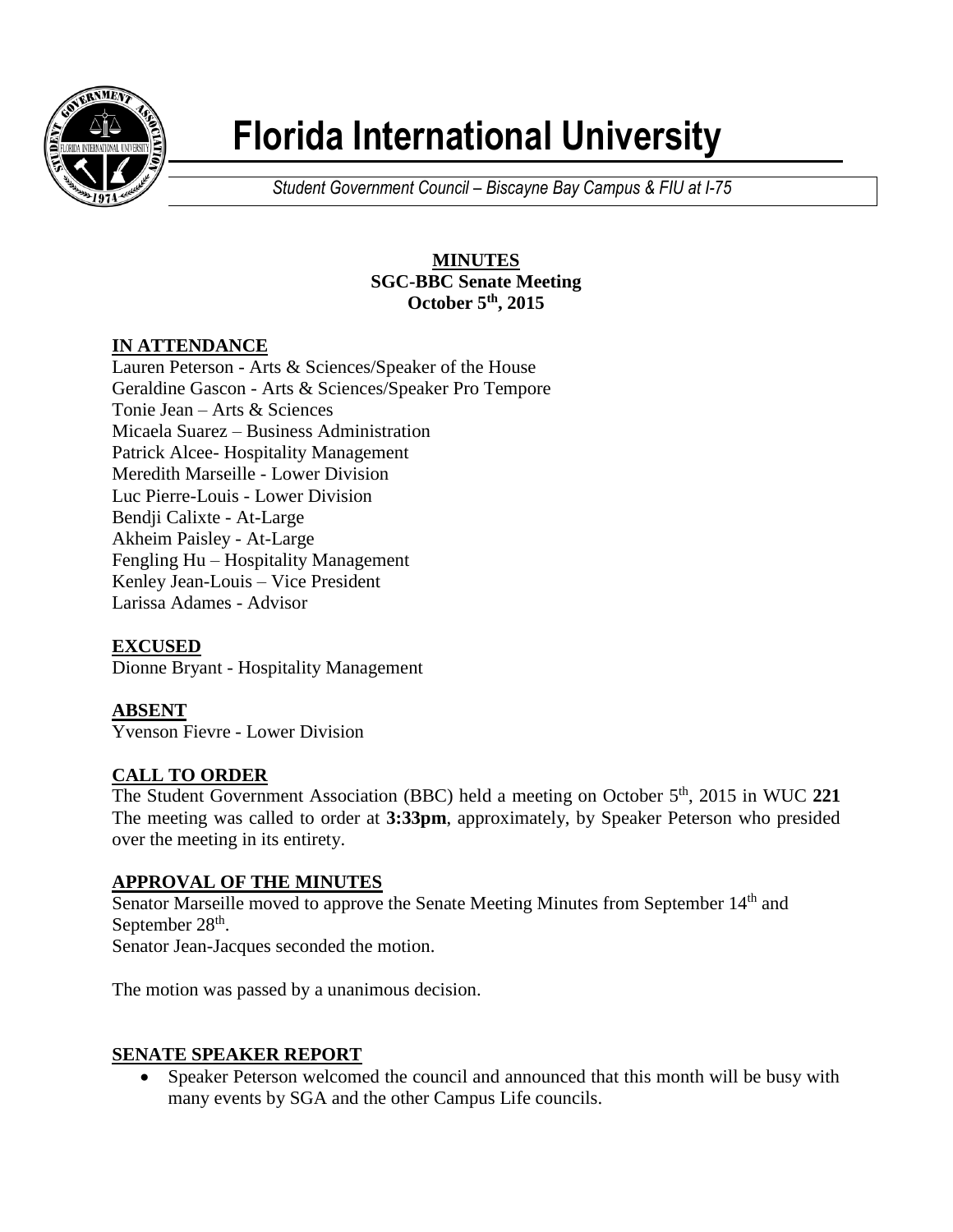• Speaker Peterson reminded the council that Friday is the deadline to apply for the SGA funded scholarships and encouraged everyone to apply and to also promote the scholarships to the student body.

#### **SPEAKER PRO-TEMPORE Report**

- Speaker Pro Gascon reminded the council that Senate Meetings and General Meetings do not count towards office hours.
- Speaker Pro Gascon asked the council to please turn in their time cards with their names.

## **VICE PRESIDENT Report**

- Vice President Jean-Louis greeted the council and said he hopes everyone had a great weekend.
- Vice President Jean-Louis said he will continue to approach council members to discuss his SGA Street Team project.
- Vice President Jean-Louis said on October 14<sup>th</sup>, the event "Do You Want to Go to Grad School", sponsored by MPAS, will be held in WUC 245 from 12pm – 2pm. He said it is open to all majors and helps student out who want to apply to graduate school.

## ADVISOR REPORT

- Advisor Adames greeted and welcomed everyone.
- Advisor Adames reminded the council of the upcoming football game on Saturday at 12pm where free football jerseys will be given out.
- Advisor Adames reminded the council of Diversity Day tomorrow, which is an all-day event. She asked everyone to please stop by, where Richard Blanco, the featured author in SLS, will be giving a speech in ballrooms at 2pm.
- Advisor Adames asked the council to please schedule one on one meetings with her.
- Advisor Adames reminded the council to please speak to Magda about decorating the office and float for Homecoming Week.

## FINANCE CHAIR Report

 Senator Marseille said she will present the Senate Bill to change a section in the statues, to correct the amount of members needed for the Finance Committee.

# RLJ CHAIR REPORT

• No Report

## OPERATIONAL REVIEW CHAIR REPORT

- Senator Calixte said he recently received Campus Life's Event Audit Report, and will be reviewing them.
- Senator Calixte said he is still missing audits from the other councils.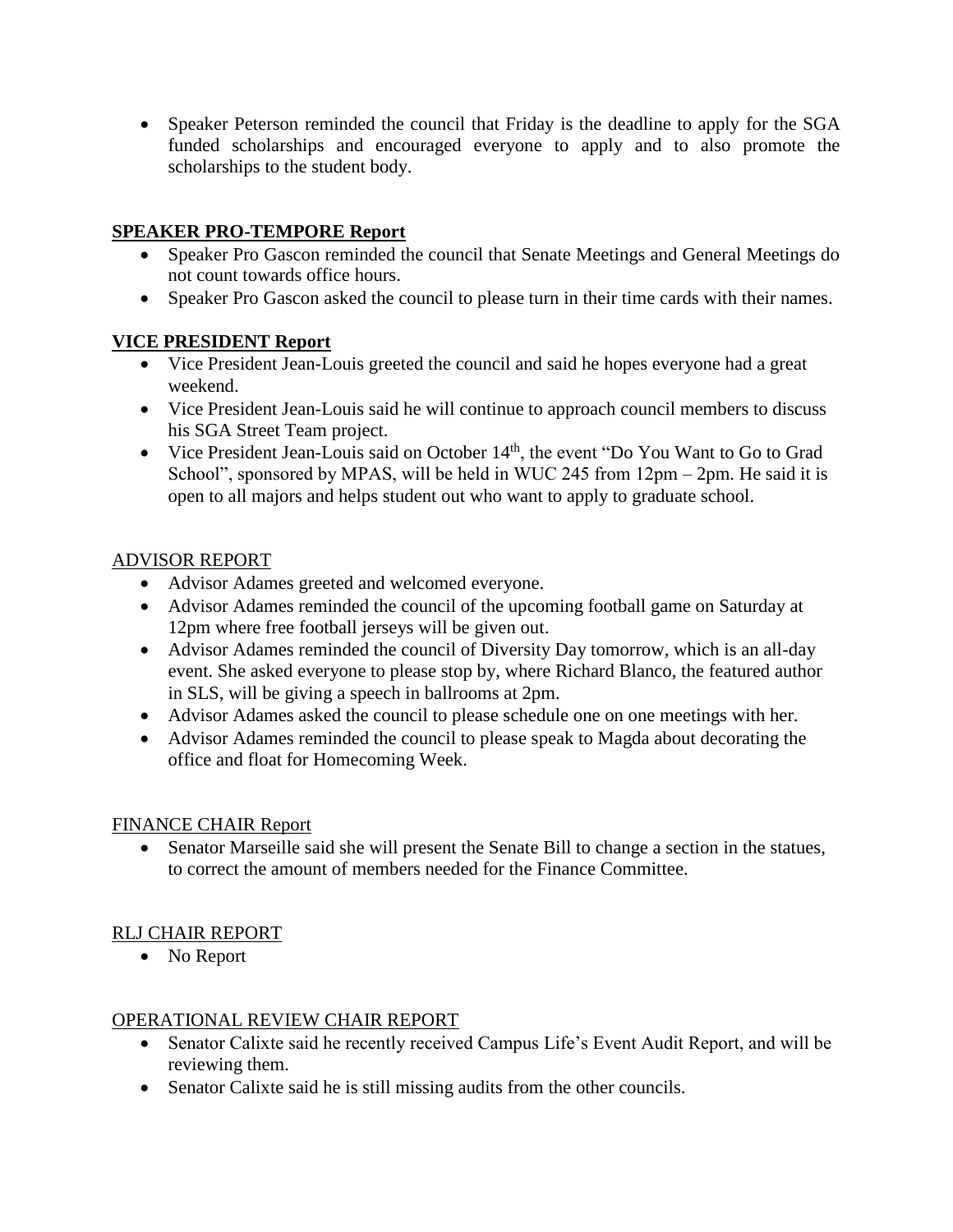#### INTERNAL RELATIONS CHAIR REPORT

- Senator Jean said she inputted all spreadsheets and hours into the system.
- Senator Jean asked the council to please turn in their timecards into Speaker Pro Gascon's mailbox.

#### STUDETNT ADVOCACY CHAIR REPORT

• Senator Pierre-Louis said the food survey is two away from reaching 500 students. He said he will be going out to speak to students directly to get more surveys completed.

#### **NEW BUSINESS**

- **A.** Senate Bill
	- Senator Marseille presented her bill to correct the number of required Finance Committee members in the statutes. The statutes should say that the required members are "Chairperson and 4 committee members" and instead says "Chairperson and 5 committee members". Senator Marseille found two other senators to sponsor her bill (Senator Fievre and Senator Pierre-Louis).
	- Speaker Peterson said this reading will count as the first reading, and next Monday, the bill will voted on.
- **B.** Meet Your Dean Catering Estimate
	- Speaker Peterson presented the catering estimate from Panther Dining for the Meet Your Dean event.
	- The estimate is \$1405 and the menu will include: Mini Cheese Steaks, Buffalo Chicken Tenders, Panther Paw Cookies, Spinach Dip and Chips, and beverages.
	- Speaker Peterson said it must be voted on because the funds will come from the Senate Discretionary Fund.

Senator Alcee moved to approve the Meet Your Dean catering estimate and menu.

Senator Jean seconded the motion.

Roll Call Vote:

Senator Marseille - Yay Senator Pierre- Louis - Yay Senator Jean - Yay Senator Calixte – Yay Senator Jean-Jacques - Yay Senator Suarez - Yay Senator Alcee - Yay Senator Granoff - Yay Senator Hu - Yay